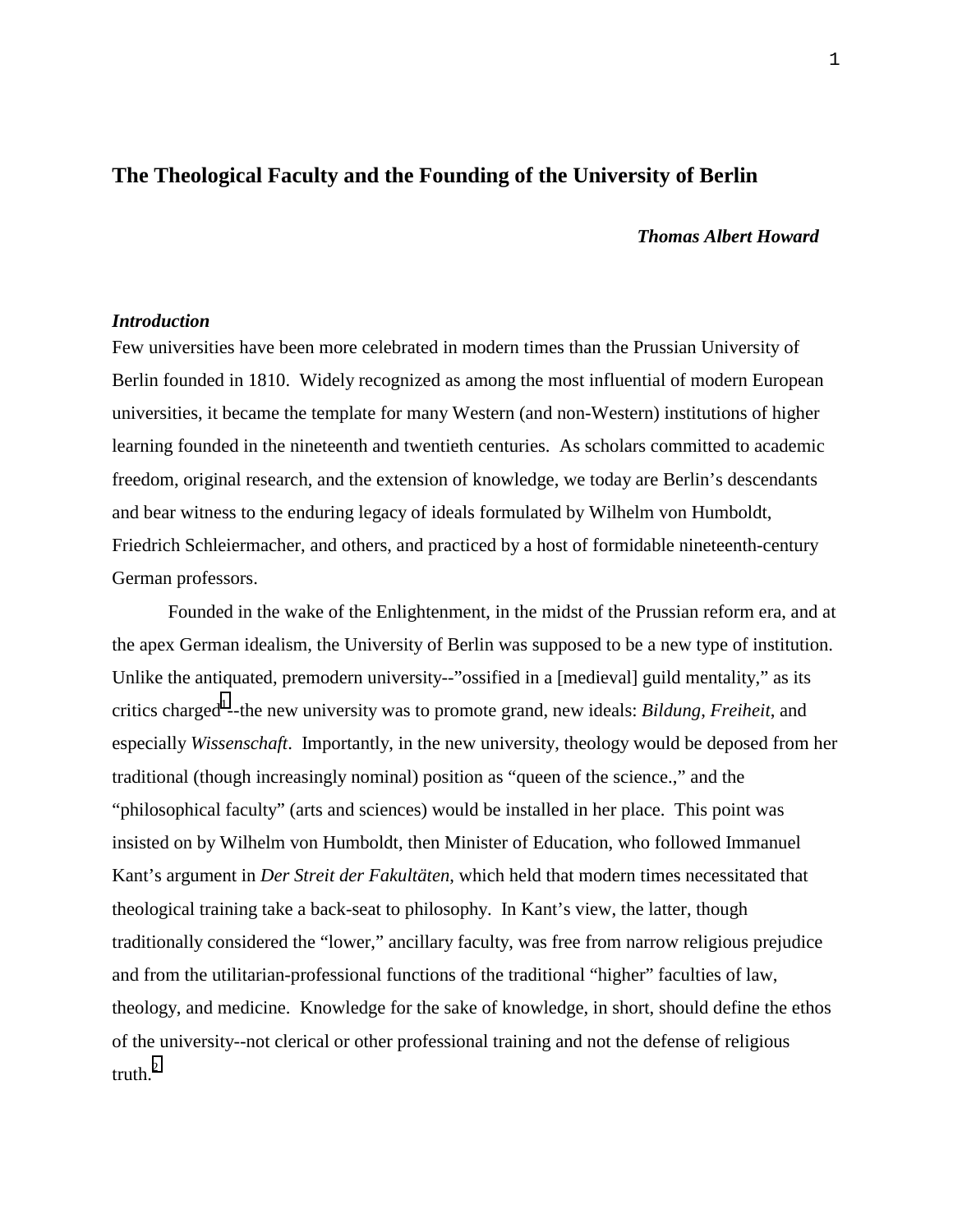Yet theology, though deposed as queen, was not eliminated in the new university. It was transformed from the outmoded and often obscurantist discipline it had been to join the ranks of the *Wissenschaften* and thus retained a niche in the university. The renowned liberal theologian Friedrich Schleiermacher, a key figure on the government-appointed commission that founded the new university, $3$  saw to it that theology held this niche. Practically, Schleiermacher achieved this aim as a Prussian academic bureaucrat and later as dean of Berlin's first theology faculty.<sup>4</sup> Theoretically, he achieved it in two important treatises (ones often overlooked today by theologians and ignored by historians): *Gelegentliche Gedanken über Universitäten im Deutschen Sinne* (1808) and *Kurze Darstellung der theologischen Studiums* (1811). I would like to comment briefly on these works, placing them in the historical context of the Prussian reform era (c. 1807-13) and the ascendency of the ideal of *Wissenschaft* during this time. I shall argue that in order to understand these texts properly we must see Schleiermacher as simultaneously *expressing and resisting* powerful intellectual and political currents in early nineteenth-century Prussia. His texts *express* the near-religious status conferred on *Wissenschaft* by many German idealists, while they *resist* the encroachments of the Prussian state into church life and theological education. On the first count, Schleiermacher's efforts proved influential: his model of theology established conditions that made possible the scientization of theology in the course of the nineteenth

century<sup>5</sup>--though this process often undermined traditional theology and provoked numerous reactions among those less sanguine about the marriage of theology and science.<sup>6</sup> His efforts to resist the state were less effective: theological education came increasingly under the influence of the state, a trend which predates the nineteenth century but which was greatly intensified during this period.

## *The Historical Context*

The founding of the University of Berlin and the place of theology therein must be understood in the context of the Prussian reform period, which witnessed an upsurge in liberalism greatly mitigated by a vastly increased government reach over society.<sup>7</sup> The reforms that define the period began shortly after Prussia's disastrous loss to Napoleon at Jena (1806). Humiliated by the loss and shorn of its major university at Halle, King Friedrich Wilhelm III and his ministers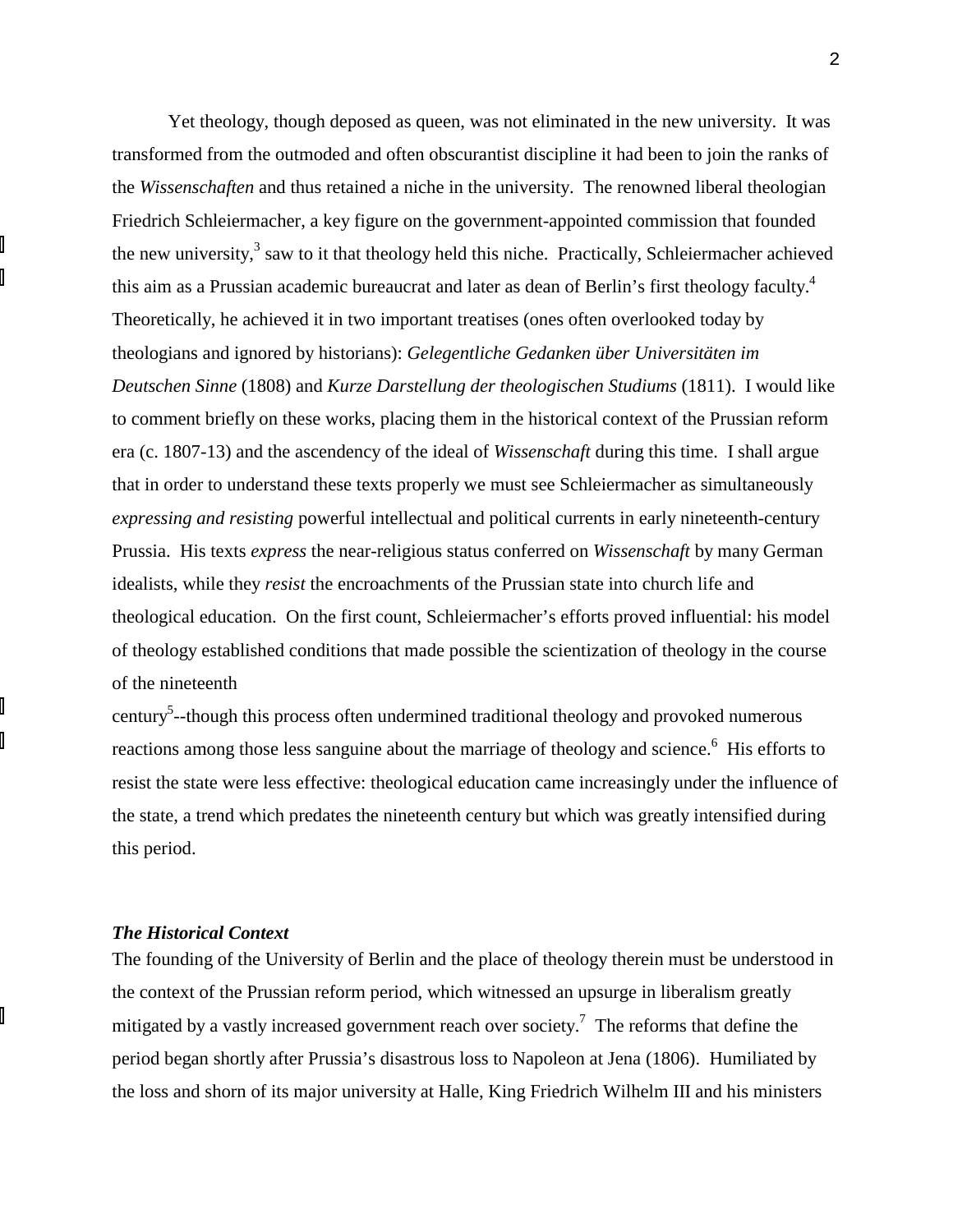decided that reform necessitated the establishment of a new, prestigious university in Prussia's capital. When ministers first approached him with this idea, the king *allegedly* responded: "Das ist Recht . . . Der Staat muss durch geistige Kräfte ersetzen, was er an materiellen verloren hat."8 Shortly afterwards, efforts were underway to found not just another university, but an altogether different type of university. In fact, many ministers involved in its founding refused to call their new creation a university at all and opted for novel terms like "allgemeine Lehranstalt" or "höhere wissenschaftliche Anstalt" to distinguish their idea from older (passé) notions of the university.

The modernizing and state-aggrandizing impulses characteristic of the Prussian reform period gave rise to changes in the upper levels of government administration. Of particular importance were the Stein reforms of 1808 that created five highly centralized departmental ministries. In one of them, the Ministry of the Interior, a section was devoted to Ecclesiastical Affairs and Public Education (*die Sektion des Kultus und des öffentlichen Unterricht*). This subdepartment--which became self-standing as the *Kultusministerium* in 1817--came to exercise an unprecedented supervisory and regulatory role over the church. As John Groh has written, the reforms of 1808 entailed "a state-imposed revolution in church polity" whereby "the church practically ceased to be an independent organism."<sup>9</sup> Fritz Fischer described the process as "the absorption of the church by the state" (*Verstaatlichung des Kirchenwesen*).10 Within a decade after 1808, this ministry had virtually eliminated traditional confessional consistories and church patrons, secularized church lands, assumed primary responsibility for clerical salaries and the upkeep of parishes, and established a rigorous new, state-administered examination system for theology students who desired parishes. What is more, in the aftermath of the Prussian Church Union of 1817 and the Karlsbad Decrees of 1819, the state even sought to control minute details of worship and regulate the content of theological education in universities. As Thomas Nipperdey has written, the post-1817 church-state configuration represents "the culmination of . . . the authority of the state over the church."<sup>11</sup>

To be sure, state encroachments into church life and theological matters disturbed many, including Schleiermacher. While he generally supported the practice of state hiring of faculty members, including theologians, he still voiced reservations about the growing Erastian relationship between church and state.<sup>12</sup> In 1808 at the request of Minister Karl Baron von Stein,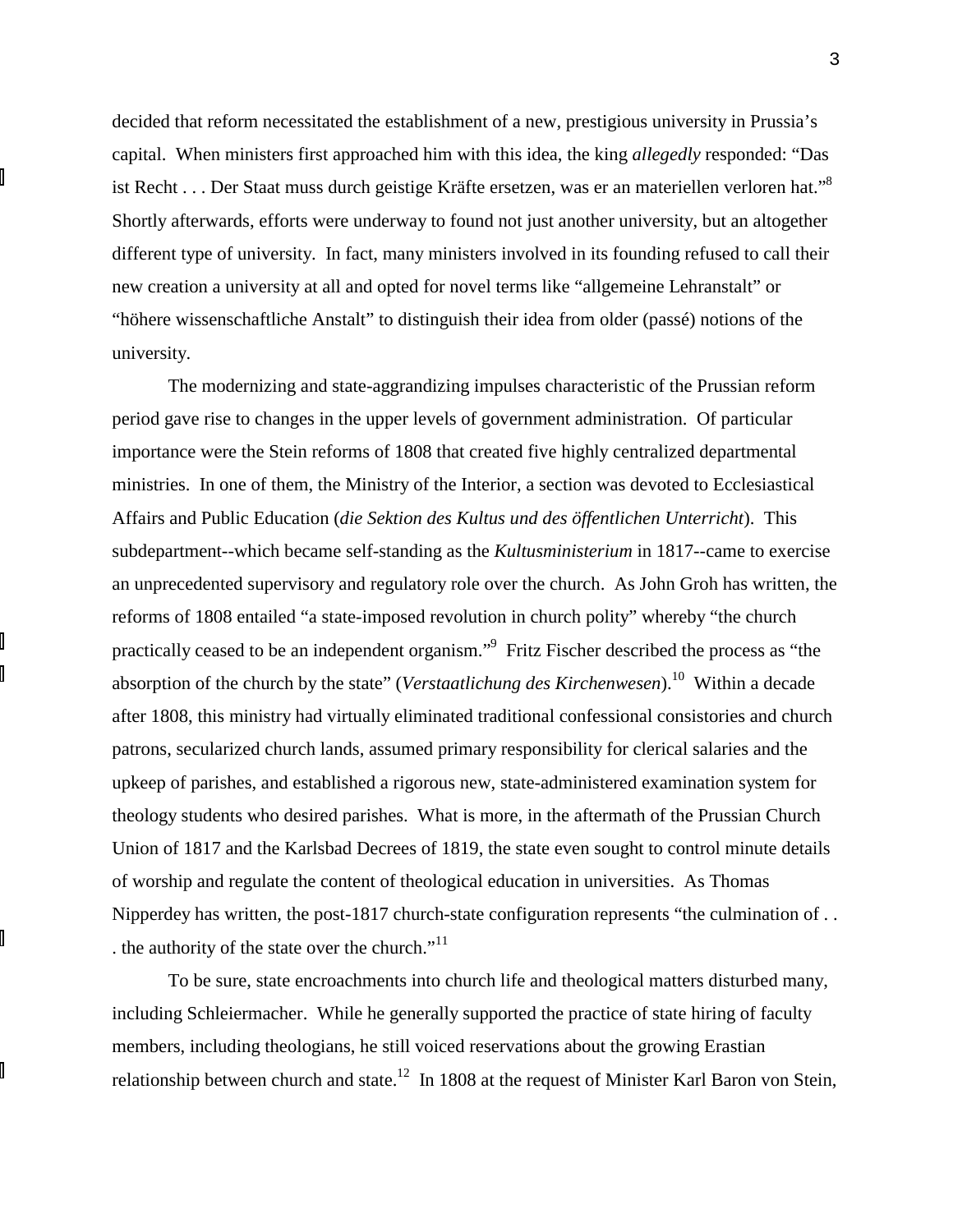Schleiermacher had penned a short proposal for a new church polity. Entitled "Vorschlag zu einer neuen Verfassung der protestantischen Kirchen in Preussischen Staat," the document advocated a synodical church structure which granted the church relative autonomy from the state. His ideas were largely ignored, however, and Schleiermacher became embittered. Yet he continued to maintain that the church must be granted "independent development" in relation to the state.<sup>13</sup> Moreover, his subsequent insistence that theology, in its university setting, remain an "ecclesial" concern, and not a government one, must be understood in this context.

Leery of state interference in church matters, Schleiermacher promoted the potential salutary affects of *Wissenschaft* in theology. Following his idealist contemporaries, he venerated the ideal and practice of *Wissenschaft*. By this widely used term, Schleiermacher, Wilhelm von Humboldt, and others meant that the professorate could no longer be thought of as erudite caste of polymaths or *Gelehrten* in the eighteenth-century sense, those who diligently mastered inherited wisdom and transmitted it faithfully to students. Rather, in the new dispensation, one must be a *Wissenschaftler*, someone who finds or creates new knowledge in their field and publishes their findings in scientific journals. Increasing "new and better" knowledge is the professor's primary duty; teaching and concern with tradition are secondary.<sup>14</sup> In a memorandum written in 1809, Humboldt, referring to the new university, put it this way: "everything depends upon holding to the principle of considering *Wissenschaft* as something not yet found, never completely to be discovered, and searching relentlessly for it."15

To be sure, the revolution in *Wissenschaft* that occurred in the late eighteenth and early nineteenth century is well-documented; and I would refer one to the works of R. Steven Turner, Charles McClelland, and others. But one caveat should be mentioned: we should not understood *Wissenschaft*, as the term was employed by Schleiermacher and others, as "science" or "natural science," as we understand these terms today. In fact, modern natural science did not take root in the German universities until the vapors of idealism and Romanticism began to give way to positivism in the 1830s.16 The revolution in *Wissenschaft* occurred thus prior to the advent of positivism and it took place primarily in humanistic fields like history and philology (in short, in the philosophical faculty).

What is more, early nineteenth-century *Wissenschaft* bore the clear stamp of idealist and Romantic sensibilities. One sees this most clearly in the pedagogical works of Friedrich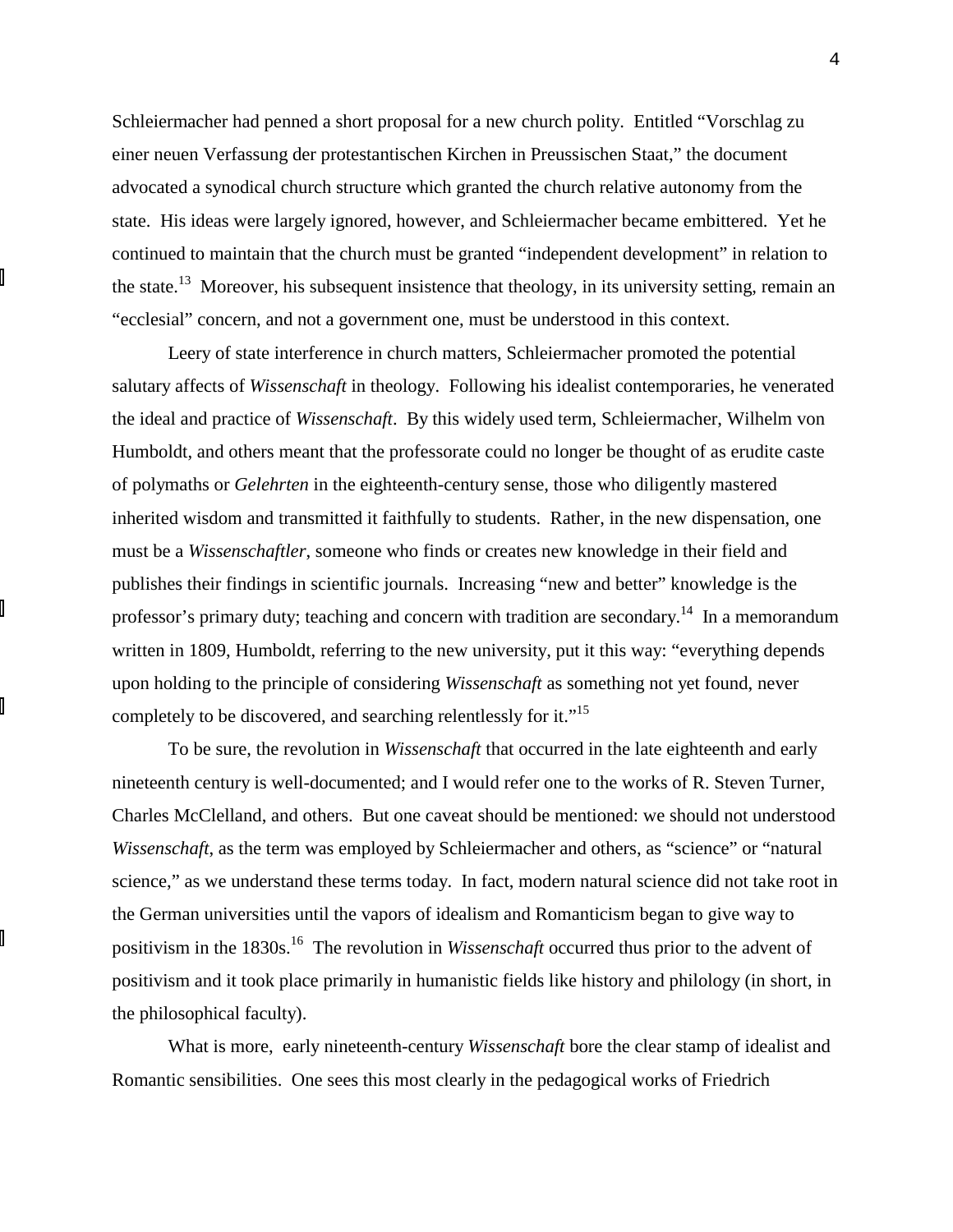Schelling. In his *Vorlesung über die Methode des akademischen Studiums* (1802), for instance, he argued that true *Wissenschaft* always represents an "essential unity of the ideal and the real." Knowledge of this essentail unity gives one insight into "the Absolute," Schelling's substitute for God. While Schleiermacher's notion of *Wissenschaft* carries the mundane meaning of diligent research and critical reasoning, it too reflects the idealist *zeitgeist*, which Schelling, more paradigmatically, embodied.

#### *Schleiermacher's Texts*

Keeping in mind the Prussian reform era and the triumph of what R. Steven Turner calls *Wissenschaftsideologie* during this time, let me turn to Schleiermacher's ideas on university organization and theological education. How did he attempt to reconcile the hitherto "queen of the sciences" with the new imperative of *Wissenschaft*? And where do Prussian church-state relations fit into his reflections?

Although Schleiermacher does not refer directly to Immanuel Kant in his *Gelegentliche Gedanken* (1808), the influence of the Königsberg philosopher is clear in the primary roles that Schleiermacher assigns to the philosophical faculty and *Wissenschaft*. With the imminent establishment of the University of Berlin in mind, Schleiermacher argued that "if a university ever arises through a free uniting of scholars, then what is now conjoined in the philosophical faculty will naturally find first place, and the institutions that state and church will wish to join to the philosophical faculty [law, medicine, theology] will take places subordinate to it."<sup>17</sup> The philosophical faculty, he elaborated, "is the first and in fact the lord (*Herrin*) of all the others because all members of the university must be rooted in it, no matter to which faculty they belong."<sup>18</sup>

For Schleiermacher, the aim of the new university should differ substantially from the practical and professional aims of the premodern university. In articulating his vision of reform, Schleiermacher focused more on the students' experience than did Humboldt and other university theorists. Schleiermacher's university would be a place that sought to awaken and nurture "the idea of *Wissenschaft* in the more noble youths." When this is accomplished, "nothing less than a wholly new intellectual (*geistiger*) process of life" begins in the student. "Herein lies the essence of the university," he amplifies: to exhibit for students the "mature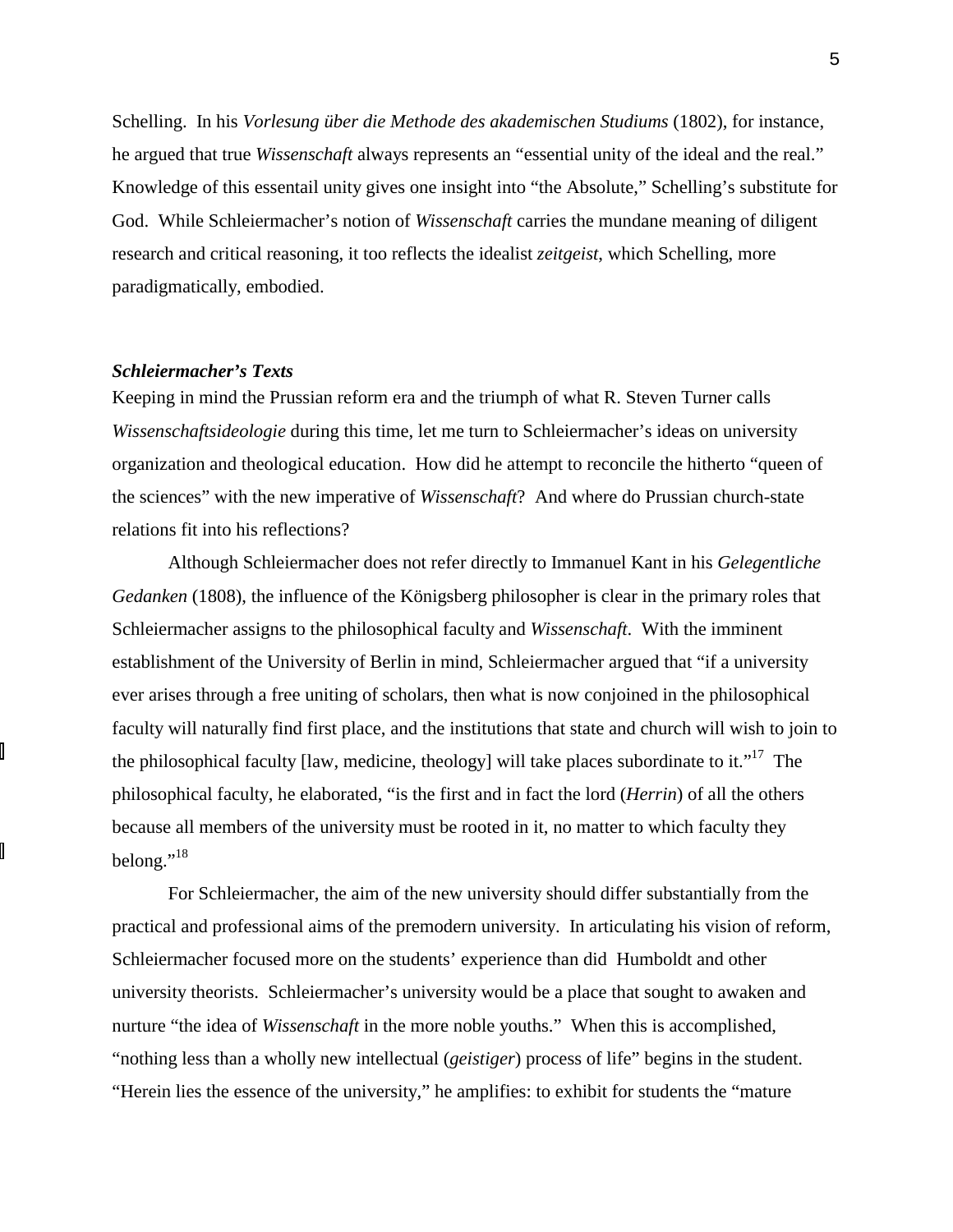power and abundance of scientific life," so that later they too can "inquire on their own so as to expand and improve the domain of knowledge."

Notice the emphasis placed on innovation and discovery, which, for Schleiermacher and others, implied specialized research in particular fields of study. Yet importantly, Schleiermacher also believed that university students (and their professors) should not lose sight of "the idea of the whole." He even asserts that although students should be trained to expand the frontiers of knowledge, the "most necessary thing" they should acquire in their university years is what he calls the "encyclopedic perspective," "the general overview of the scope and cohesive structure of each area [of knowledge]." This should be the "foundation of all instruction" for through it students come to grasp "the unity and interconnectedness of all knowledge." Thus, while Schleiermacher suggests that *Wissenschaft* will continually and inexorably expand specialized areas of knowledge, he retains the belief--a profoundly metaphysical-idealist belief, I would argue--that there exists a grand internal coherence to all knowledge. Truth is one, and ultimately everything hangs together. Students should come to know and appreciate this.

Where does theology fit in Schleiermacher's university? Unlike more radical voices who wanted to exclude theology, Schleiermacher successfully defended its existence, though he recognized that under the new conditions of modernity its character would be altered. In a section entitled "On the Faculties," Schleiermacher suggests that the prevailing (eighteenthcentury) ordering of the faculties gave the university an irrational and "grotesque appearance" that must be changed. Of the traditional place of theology, he writes,

The theological faculty has been formed in the church in order to maintain the wisdom of the fathers, to separate truth from error in what has gone before so that earlier truths are not lost for the future, and to provide an historical basis, a definite, secure direction and common spirit, for further development of doctrine and of the church. Further, as the state came to be bound more and more closely with the church, it had also to sanction these institutions and place them under its care.<sup>19</sup>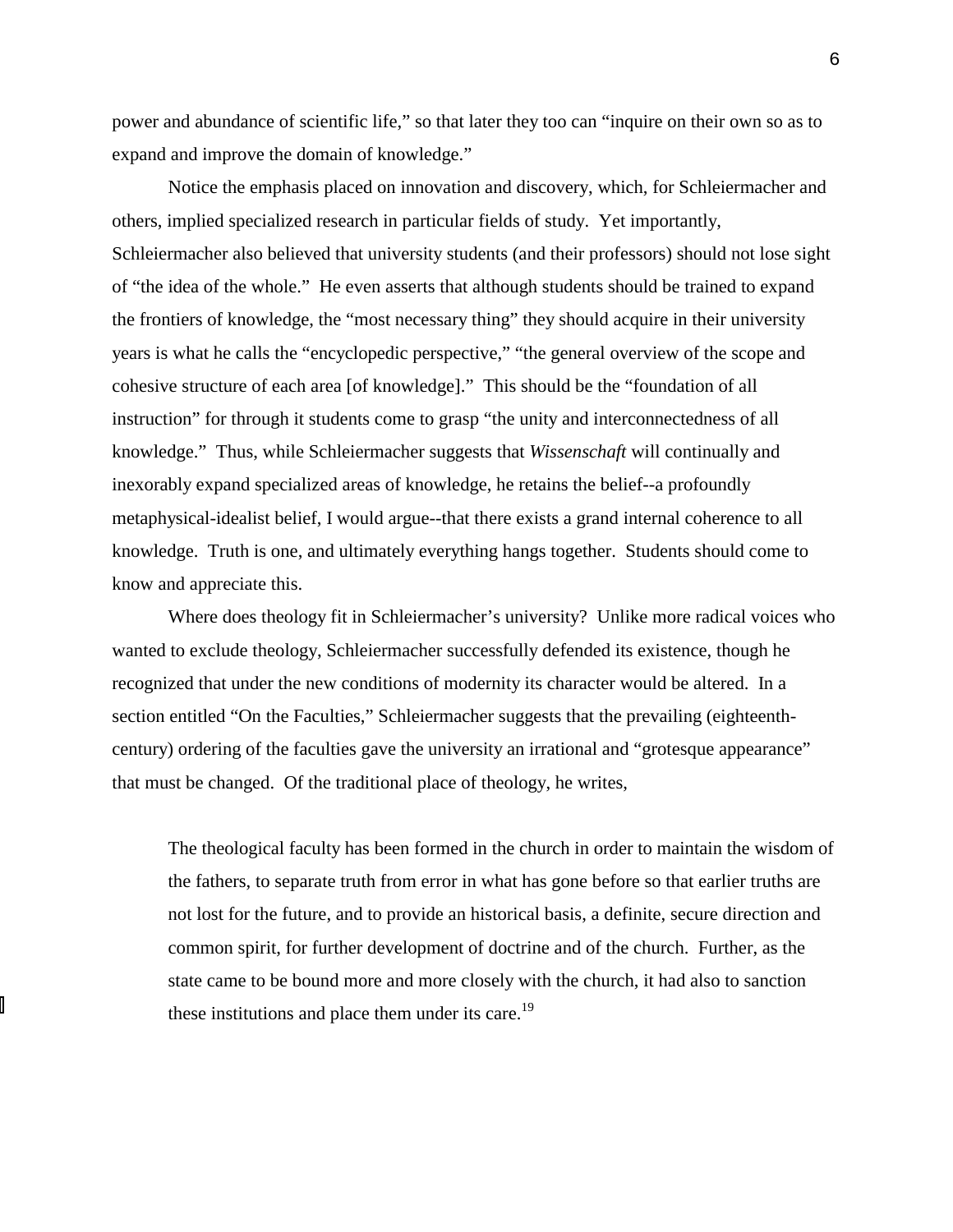Schleiermacher recognizes that this traditional definition will no longer hold; the ascendency of the philosophical faculty and the imperatives of *Wissenschaft* will transform theology's character. In order to "modernize" (as we might say), theology must shift its orientation from tradition and the church to "the spirit of *Wissenschaft*." Importantly though, he does not suggest that theology divorce itself from the church; rather theology must combine ecclesial concerns and scientific ones. An enlightened church would welcome *Wissenschaft*, and only a theology informed by *Wissenschaft* could adequately lead the church.

One way for theologians to acquire the skills and outlook of *Wissenschaft*, in Schleiermacher's view, would be for them to spend time actually teaching in the philosophical faculty (which Schleiermacher did). In fact, Schleiermacher thought it advisable that all professors teach occasionally in the philosophical faculty. This would give them a "vital linkage" to "the doctrines of true science." He deemed such cross-pollination especially necessary for theologians, whose outlooks otherwise might "gradually and increasingly approach a mechanical tradition or perish in an entirely unscientific superficiality." Going a step farther, he suggests that any teacher of theology "surely deserves to be derided and excluded from the university who would feel no inner power and desire to accomplish something of one's own in the sphere of

# *Wissenschaft*."20 At some level, a theologian must be a *Wissenschaftler*.

Schleiermacher elaborated and systematized his conception of theology in *Kurze Darstellung der theologischen Studiums* (1811). He maintains in this treatise that the rationale of theology is preparing leaders for the church. Without this practical goal, he argues, the content of theology "ceases to be theological and devolves to those sciences to which it belongs to its varied content." For this reason, he places great emphasis on "practical theology," which is one division of theology in his tripartite scheme which includes "philosophical theology" and "historical theology." Schleiermacher even calls "practical theology" the "crown"<sup>21</sup> of theological study. Yet it must first meet the standards of philosophical and historical theology--that is, it cannot violate established canons of rationality and historical criticism.

In short, Schleiermacher desired to reconcile ecclesial and scientific interests. He defines what he calls "the prince of the church" (i.e. the ideal theology student) as one who "joined religious interest and a scientific spirit in the highest degree and with the finest balance for the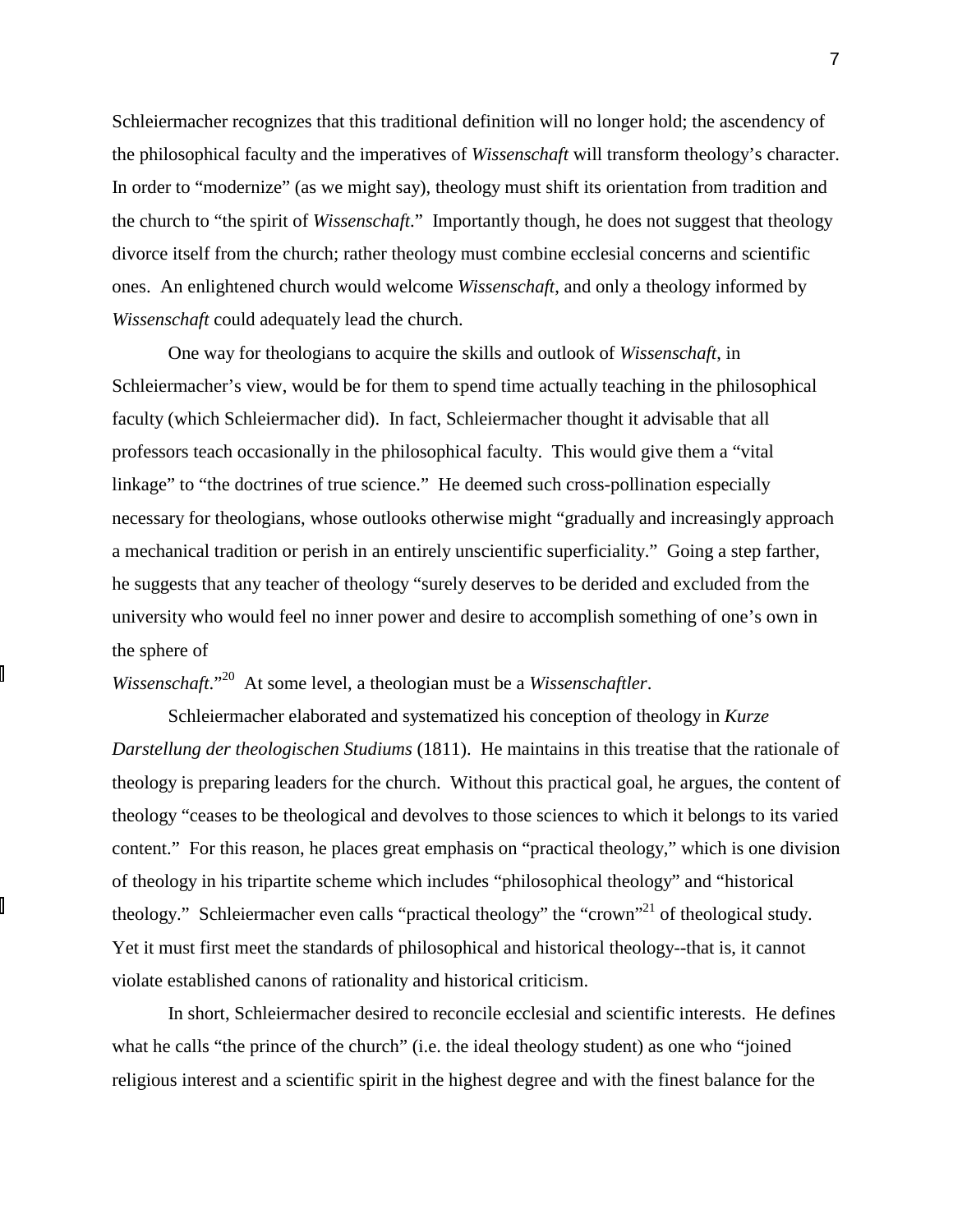purpose of theoretical and practical activity. $^{22}$  While he does not want theologians to become mere *Wissenschaftler*, he makes it clear that they cannot be "indifferent to scientific progress."

Schleiermacher recognized how difficult this task might prove. At several points, he expresses concern that the interests of church and *Wissenschaft* were in constant danger of "fall[ing] into a contradiction."<sup>23</sup> Moreover, he worries that the introduction of scientific methodology to pious young students might damage their faith. "Since the academic instructor has to bring the theological aspect of the scientific spirit to [the] awareness [of his students] for the first time, the method is thus to be specified by which this spirit may be quickened in them without weakening their religious interest." He adds: "how little we are as yet in possession of a such a method may be learned from experience." Thus, even Schleiermacher, the great joiner of faith and modernity, had his doubts.

## *Conclusion*

How does one evaluate Schleiermacher's efforts at locating and legitimizing theology in the new university? I would suggest a couple of points.

First, his efforts to "scientize" theology bespeak a success, if an ambiguous one. Few would deny that the academic theology that developed in Prussian and other German universities in the course of the nineteenth-century represents a staggering intellectual achievement. Albert Schweitzer proclaimed in 1906 that nineteenth-century German theology would "stand out as a great, unique phenomenon in the mental and spiritual life of our time."<sup>24</sup> The institutional norms that governed this achievement, are traceable to Schleiermacher and the Prussian reform period.<sup>25</sup> But we must guard against Schweitzer's excessive adulation. In many respects, the attempted marriage of theology and science was a mixed blessing for theology. Theology professors did not always do very well at quickening the scientific spirit while safeguarding the religious interest; there are numerous nineteenth-century cases of theology professors unseating the faith of pious students. And many found Schleiermacher's project simply absurd. Friedrich Nietzsche, for example, delighted himself immensely punning on Schleiermacher's name--a "veil maker." In his *Vom Nutzen und Nachteil der Historie für das Leben*, the young Nietzsche castigated liberal theologians for "resolving it [Christianity] into pure knowledge about Christianity, [which] . . . ceases to live when it is dissected completely, and lives a painful and moribund life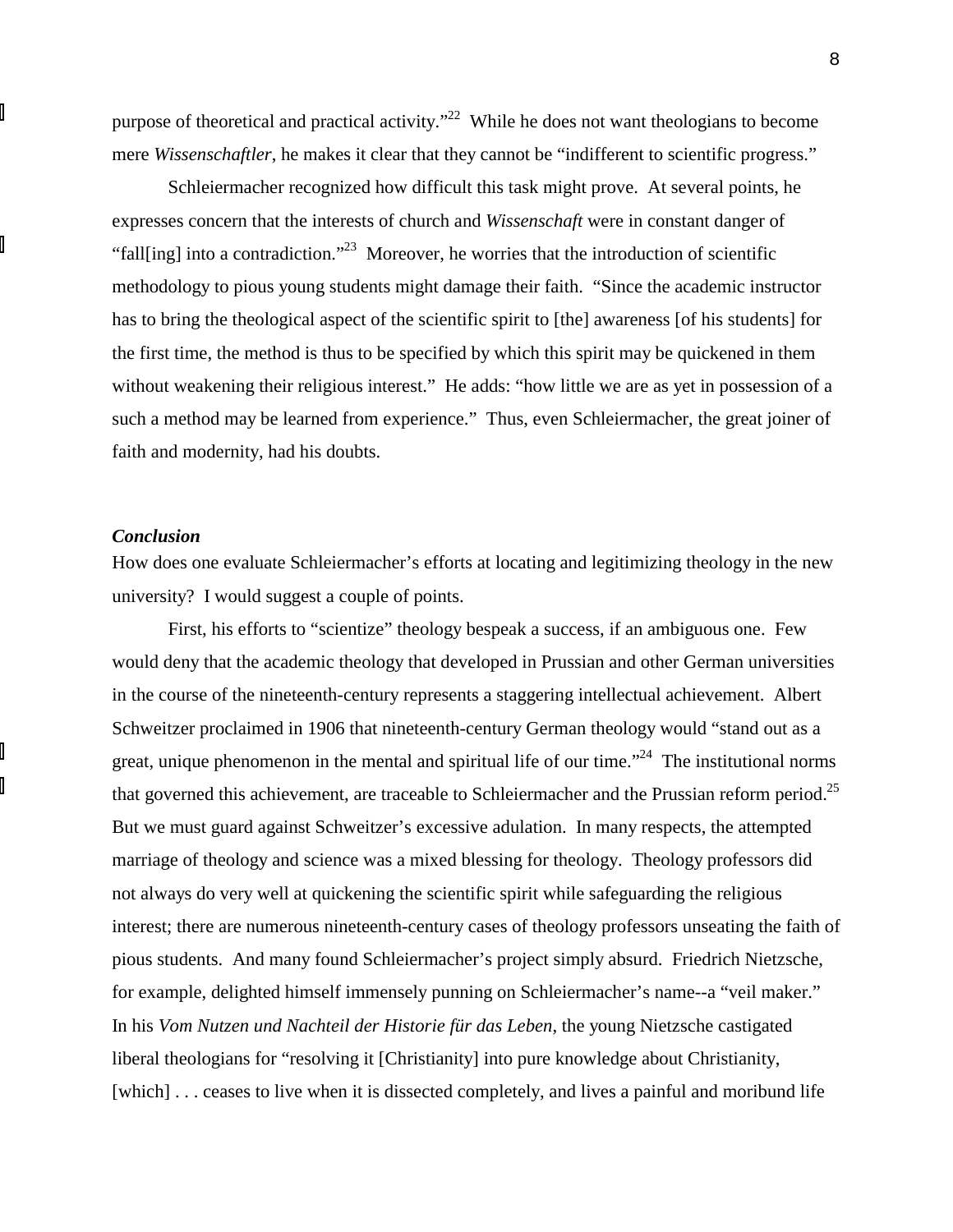when one begins to practice historical dissection upon it."<sup>26</sup> What is more, theology enrollments plummeted in the course of the nineteenth century and theology students often met ridicule from peers whose fields of study gave them more *wissenschaftlich* credibility.

Still, Schleiermacher gave theology a footing in the new university.

He was less successful at joining academic theology to the church and keeping the state at bay. The reforms of 1808 began an unprecedented extension of the powers of the state over both church and university. Because of the state's tight grip on both church and university, educated religious thought in Prussia was set on a course that tied its development closely to the state--far too closely many argued.<sup>27</sup> The apolitical attitudes and intellectual quiescence of many theologians and clergymen to Prussian-German illiberalism in the late nineteenth and twentieth centuries is firmly established.<sup>28</sup> I would suggest, in closing, that the institutional arrangements that nursed this development are to be sought in the university and church reforms of the Prussian reform period. Indeed, these developments proved fateful for German church and society--and Schleiermacher--Prussian patriot though he was--almost certainly would have deplored them.

## *Notes*

 $\overline{a}$ 

<sup>&</sup>lt;sup>1</sup>Daniel Fallon, *The German University* (Boulder: The Colorado Associated University Press, 1980), 6.

<sup>&</sup>lt;sup>2</sup>See the first and longest section, "Der Streit der philosophischen Facultät mit der theologischen," in Immanuel Kant, *Der Streit der Facultäten*, ed. Rolf Toman (Cologne, 1995), 21-92. For historical background to this conflict, see Reinhard Wittram, *Die Universität und ihre Fakultät* (Göttingen, 1962).

<sup>3</sup> Martin Redeker, *Schleiermacher*, 92

<sup>4</sup> Redeker, *Schleiermacher*, 98.

<sup>5</sup> Edward Farley, *Theologia: The Fragmentation and Unity of Theological Education* (Philadelphia: Fortress Press, 1983), 73ff.

<sup>6</sup> See my *Religion and the Rise of Historicism* (Cambridge, 2000) for examples of this. 7 David Blackbourn, *The Long Century*, 83.

<sup>&</sup>lt;sup>8</sup>"Let the state make up in intellectual strength what it has lost in physical strength."

<sup>9</sup> John Groh, *Nineteenth-Century German Protestantism* (Washington: University Press of America, 1982), 2, 16-17.

<sup>10</sup>Fritz Fischer, "Die Deutsche Protestantismus und die Politik im 19.Jahrhundert," *Historische Zeitschrift* 171 (1951): 473-518.